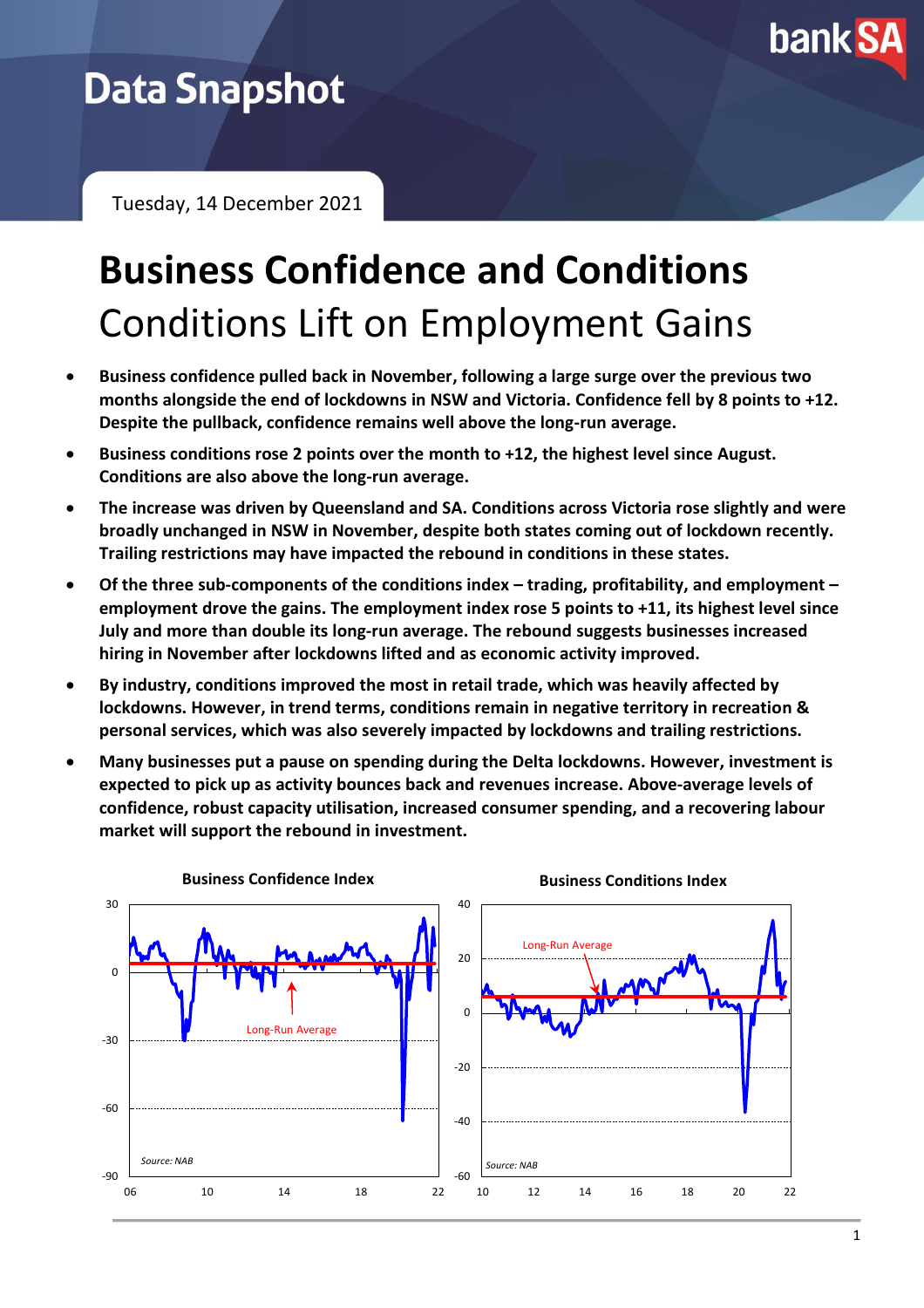Business confidence pulled back in November, following a large surge over the previous two months alongside the end of lockdowns in NSW and Victoria. Confidence fell by 8 points to +12. Despite the pullback, confidence remains well above the long-run average. Confidence remains almost 20 points above the lows seen during the Delta lockdowns.

Despite the fall in November, in trend terms, confidence is highest in NSW and Victoria, indicating that businesses continue to be upbeat about future economic prospects as activity returns to normal in these states.

The survey was undertaken from 19 to 29 November. News of the Omicron strain reverberated around the globe on 24 November. This may have negatively impacted the confidence reading.

Business conditions rose 2 points over the month to +12, the highest level since August. Conditions are also above the long-run average and have increased by 7 points since the Delta lockdowns. Across the states, the increase in conditions was driven by Queensland and SA. Conditions across Victoria rose slightly and conditions in NSW were broadly unchanged in November, despite both states coming out of lockdown recently. Trailing restrictions may have impacted the rebound in conditions in these states. A continued improvement in conditions is likely, as people return to their normal activities and economic activity recovers.

Of the three sub-components of the conditions index – trading, profitability, and employment – employment drove the gains in November. The employment index rose 5 points to +11, its highest level since July and more than double its long-run average. The rebound in the employment index suggests that businesses increased hiring in November after lockdowns lifted and as economic activity improved. This is a positive sign for the recovery in the labour market. Of the other subcomponents, trading conditions rose by 1 point and profitability was unchanged.

By industry, conditions increased the most in retail trade, which was heavily affected by lockdown restrictions. Conditions also improved across transport & utilities, and finance, property & business services. In trend terms, conditions are strongest mining, wholesale, and finance, property & business services. However, conditions remain in negative territory in recreation & personal services, which was severely impacted by lockdowns and continued to be hampered by various trailing restrictions.



Price pressures remain, despite the measure for input costs pulling back from a decade high in the previous month. Labour costs increased, in line with an improvement in employment. Prices also rose, suggesting that some price pressures are flowing through to consumer prices. However, final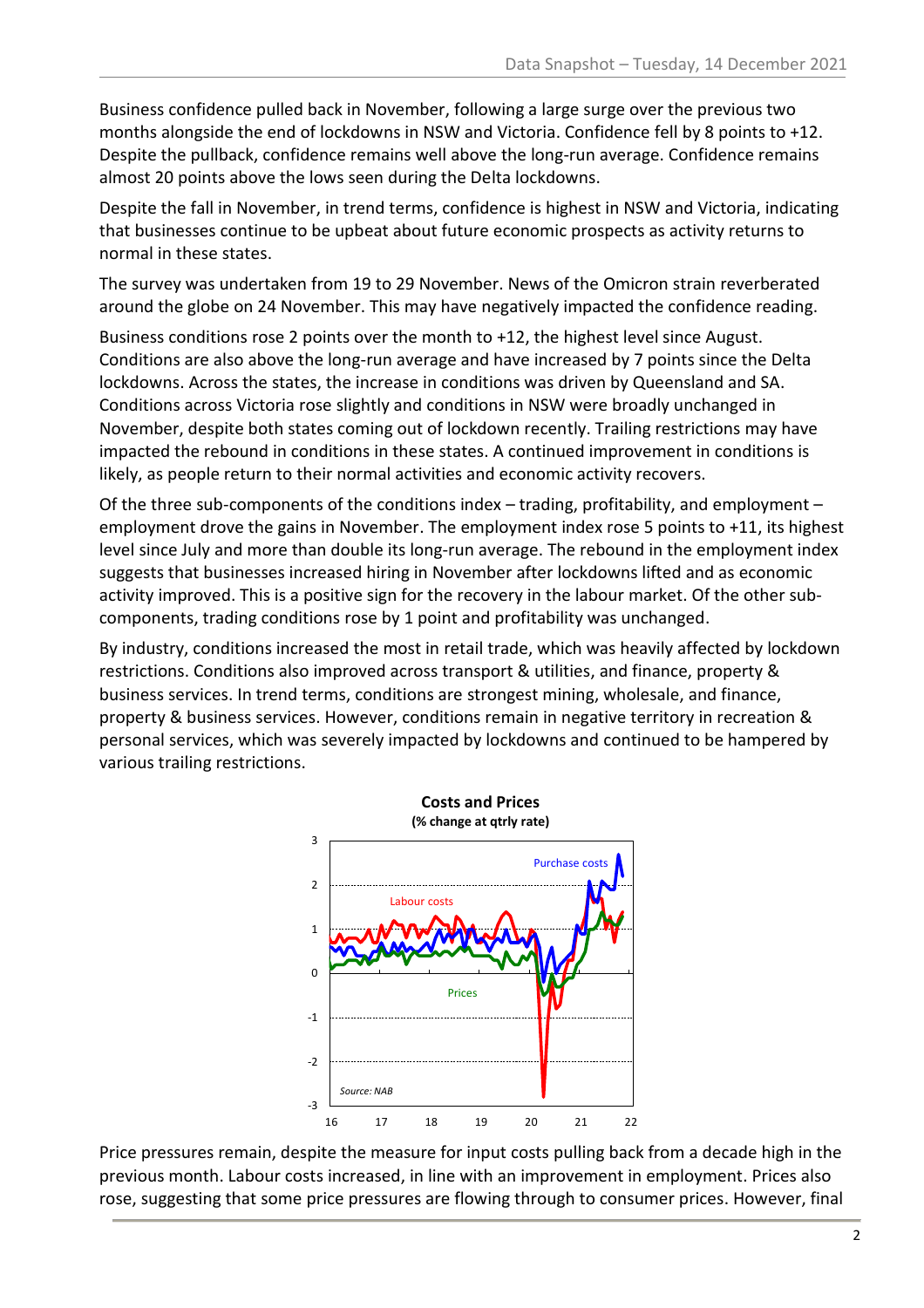prices have increased by less than input or labour costs.

Forward-looking indicators suggest the economy is well placed to recover strongly. Capacity utilisation increased to 83.2%, from 81.2% in October. This remains above the long-run average and is the highest level since May. Higher capacity utilisation is associated with increases in capital expenditure and employment. In line with this increase in capacity utilisation, business capital expenditure increased by 5 points. Forward orders remained elevated and well above the long-run average, despite pulling back by 1 point.



## **Outlook**

The future looks brighter as the economy is recovering from the impact of the Delta lockdowns. The economy has proven to be incredibly resilient, and activity contracted by less than expected over the September quarter.

The emergence of the Omicron strain adds another degree of uncertainty to the outlook. It is early days, and official sources are yet to confirm the transmissibility or severity of the variant. We will learn more over coming weeks. Encouragingly, the news surrounding the strain and the effectiveness of vaccines has been relatively positive so far. Some caution is likely to remain as further details emerge.

The recovery in businesses investment was put on pause during the Delta outbreak. Looking forward, investment is expected to pick up as economic activity bounces back and business revenues increase. In addition, customer liaison suggests that businesses are feeling more optimistic, including about their expansion plans.

Above-average levels of confidence and conditions, robust capacity utilisation, a recovery in business lending, and increased consumer spending support this expectation. Additionally, business investment continues to be incentivised by generous government tax incentives and low interest rates. A rebounding labour market is a key ingredient to the strong economic outlook. Importantly, today's data suggests that the labour market bounce back is well underway.

> **Jarek Kowcza, Senior Economist** Ph: 0481 476 436